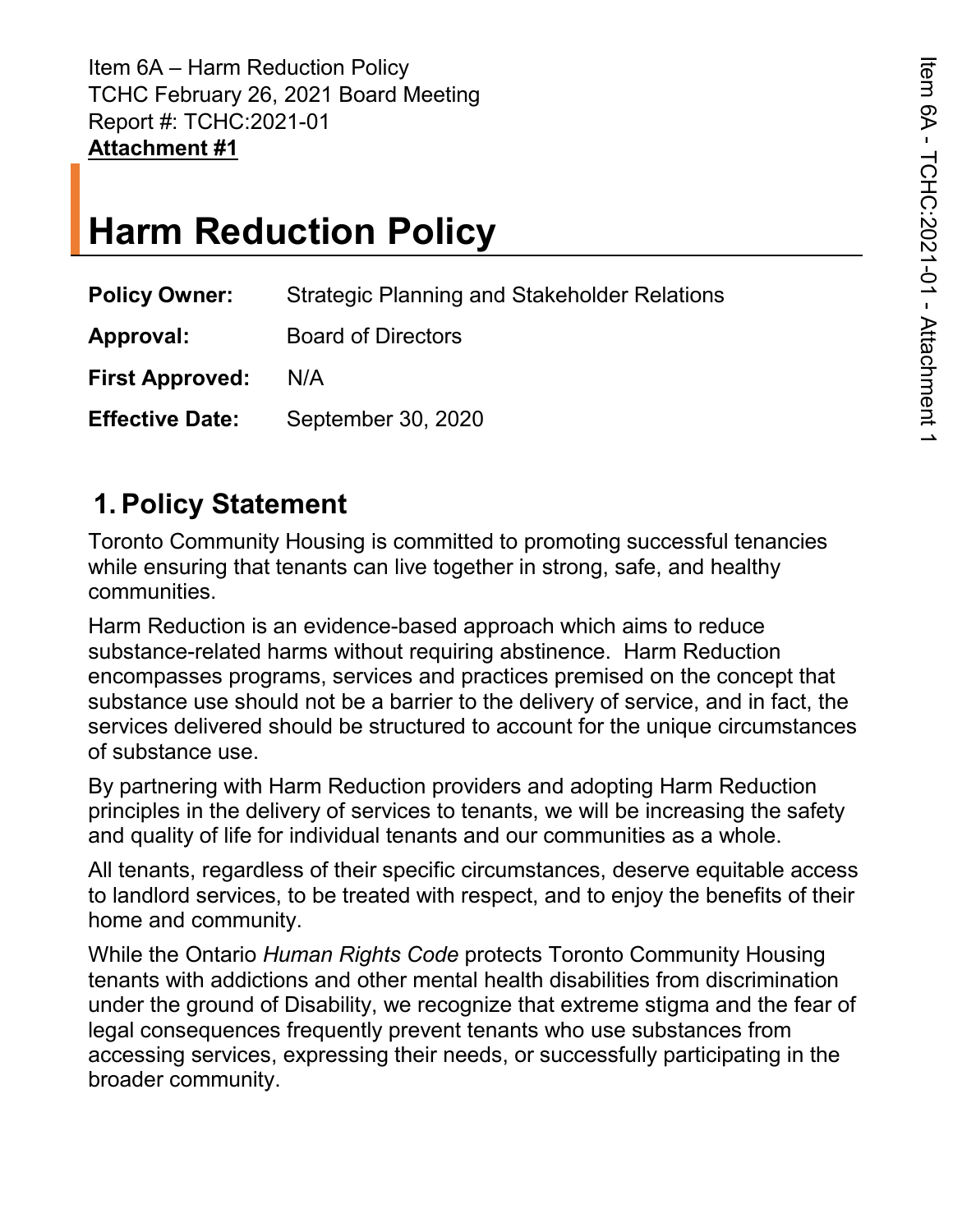We know that any tenant who lacks adequate supports and is socially isolated is more likely to experience negative health outcomes, is more likely to be victimized from outside the community, and is more likely to engage in antisocial behaviour.

 allows tenants who use substances to receive the services and resources that Toronto Community Housing recognizes that a Harm Reduction approach they need while supporting a healthy and safe environment for all members of the Toronto Community Housing community.

Under this policy Toronto Community Housing will:

- • Work to support successful, stable tenancies for tenants who use substances;
- Support and facilitate the delivery of Harm Reduction services to tenants;
- Support the safe disposal of needles and other paraphernalia; and
- Facilitate the availability of Naloxone and overdose prevention resources.

# **2. Scope**

- This Policy applies to all Toronto Community Housing staff, volunteers, community partners, and agencies who interact with tenants or staff on behalf of Toronto Community Housing.
- This Policy applies to Community Safety Unit (CSU) Special Constables when they are acting as agents of the landlord recognizing that as peace officers:
	- o CSU officers should use their discretion to apply the specifics and principles of this Policy to the application of their powers.
	- $\circ~$  This Policy does not supersede any duties that CSU special constables may have in their capacity as peace officers.
- responsible for the conduct of all occupants, guests, and visitors who they • This Policy applies to all residential tenants directly managed by Toronto Community Housing and tenants living in contract managed buildings, including rent-geared-to-income (RGI), affordable and market tenants. It also applies to occupants, visitors, and guests insofar as tenants are invite onto the residential complex.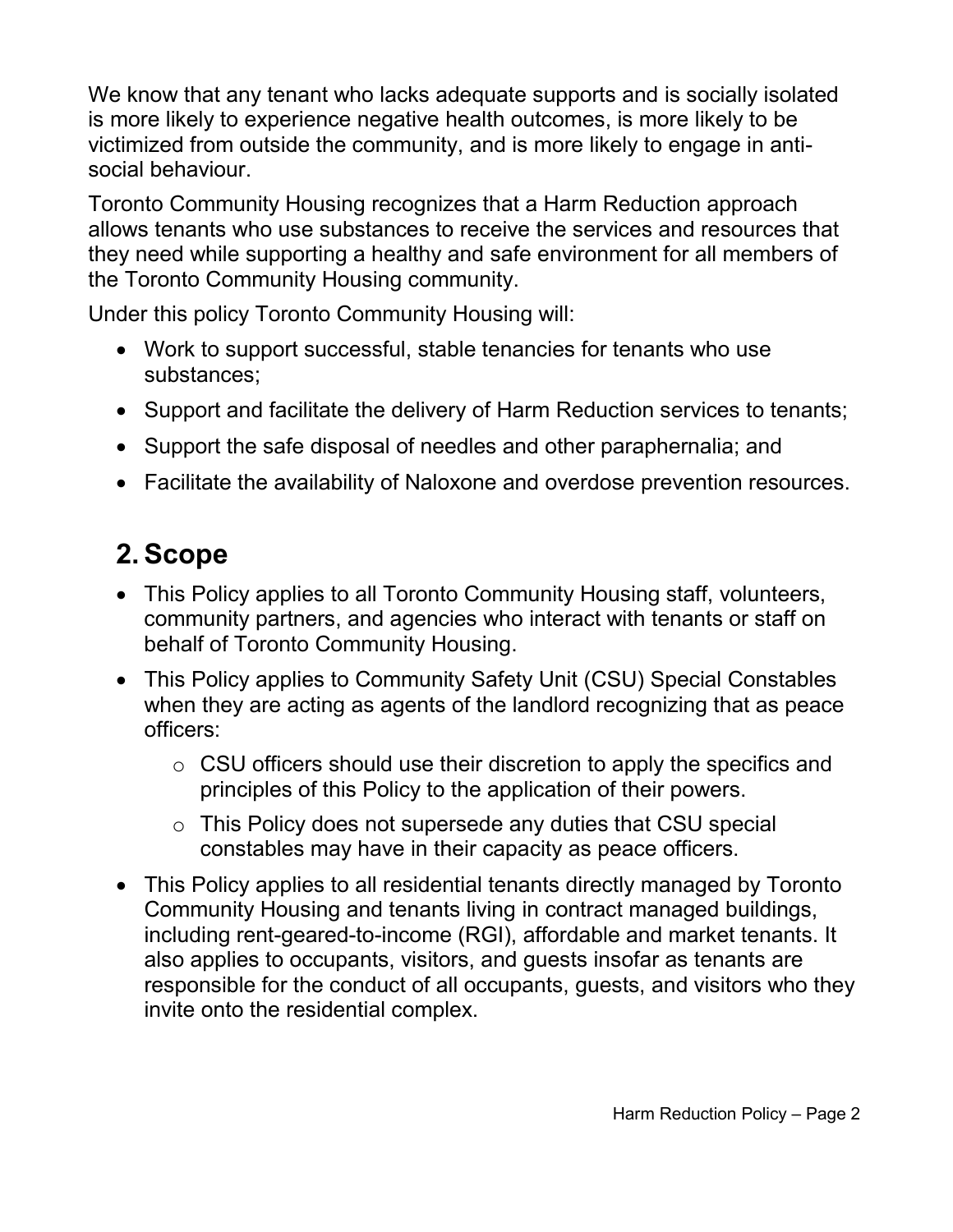# **3. Values**

 In keeping with the Tenant Charter, Toronto Community Housing will implement this Policy in accordance with the following principles:

- courteous service at all times. All tenants will communicate and interact • **Respect:** All employees will provide respectful, professional and with all persons who live in and work at Toronto Community Housing in a polite and courteous manner.
- keep common spaces clean and be responsible for their own conduct as • **Accountability:** All employees will take appropriate tenancy management action to address illegal activity and antisocial behaviour on Toronto Community Housing property. All tenants will maintain their own units, well as the conduct of occupants, guests and all pets they bring into the community, and report safety issues and/or hazardous conditions to staff.
- manner. All employees and tenants will support an inclusive environment • **Integrity:** All employees will provide service in an unbiased and equitable that promotes dignity and respect
- **Community Collaboration:** All employees will provide access to common spaces in a fair and equitable manner and work collaboratively with community partners and provide relevant information to tenants to maintain successful tenancies
- to accommodate disabilities under the Human Rights Code, and the • **Accessibility:** Toronto Community Housing is and will continue to be committed to providing accessible service. This includes meeting its duty standards set out in the Accessibility for Ontarians with Disabilities Act.

# **4. Definitions**

 and which interferes with the reasonable enjoyment of the unit or complex for its reasonable uses by the landlord or tenants. **Anti-Social Behaviour:** A disturbance caused by a tenant, occupant or guest which does not arise in the normal course of everyday activity, which is ongoing

**Disability:** In accordance with the Toronto Community Housing *Accessibility Policy,* Toronto Community Housing relies upon the Ontario *Human Rights Code* (the Code) definition of disability.<sup>1</sup> Mental health disabilities and

 $\overline{a}$ <sup>1</sup> Section 10 of the Ontario Human Rights Code defines "disability" as including: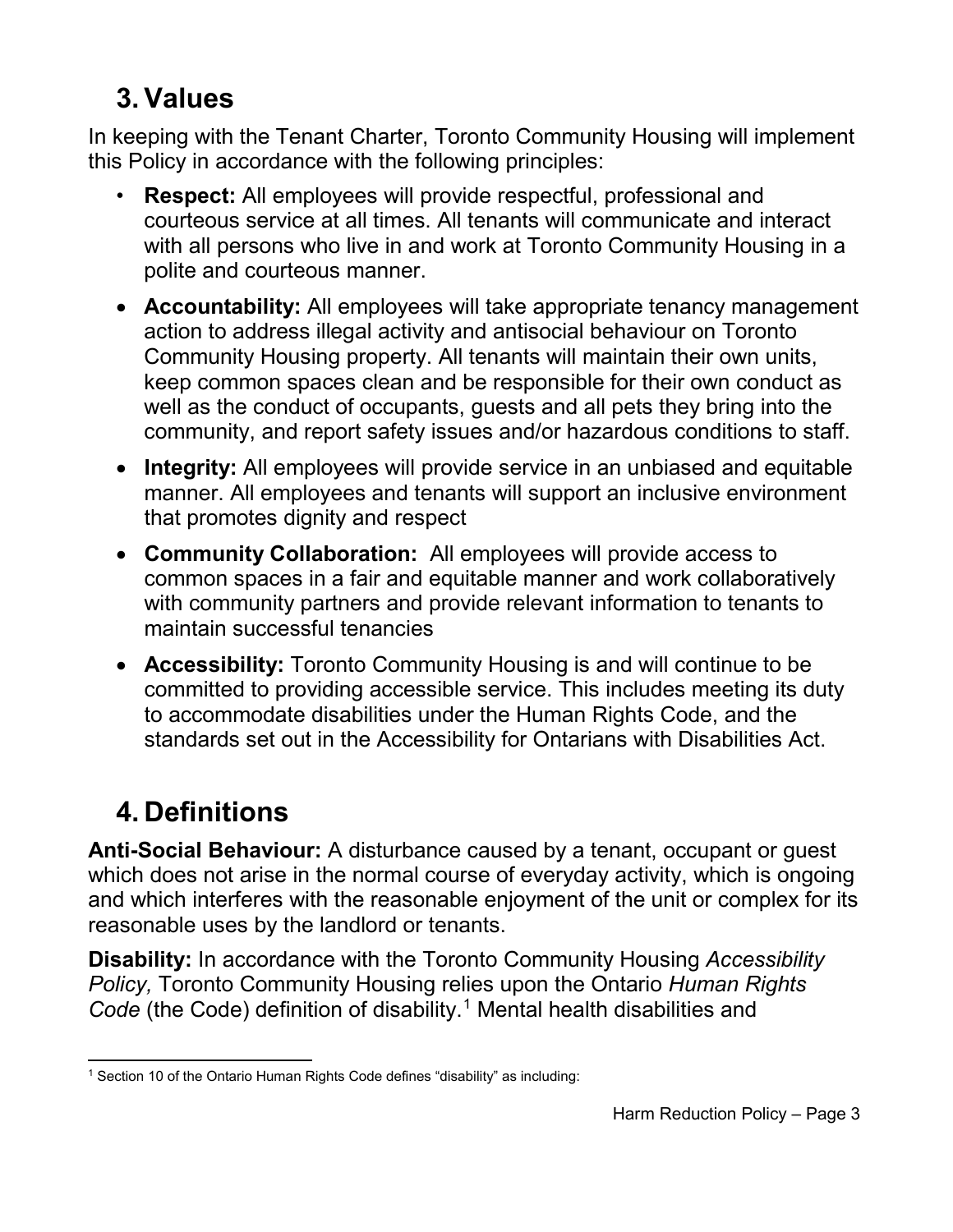and harassment under the grounds of disability. addictions are included in the definition of disability.<sup>2</sup> As a result, the Code protects persons in Ontario with mental health and addiction from discrimination

 a distinction based on a prohibited ground under the Code resulting in an based on a prohibited ground. Systemic Discrimination is a specific type of are part of the structure or culture of the organization. **Discrimination**: A practice or behaviour that treats people unequally or creates obligation, burden or barrier by perpetuating prejudice or stereotyping. Discrimination may result from the effect of applying general rules to everyone, because it has a discriminatory or unequal effect on a particular person or group discrimination characterized by patterns of behaviour, policies or practices that

**Guests**: Persons who require temporary accommodation with a tenant (guests do sleep in the tenant's unit but only for a maximum of 30 days within any 12 month period unless they are a "Special Case" as defined by the Visitor and Guest Policy). Guests are not part of the tenant's household.

**Harassment:** A course of unwanted comment(s) or conduct related to a prohibited ground that is known or ought reasonably to be known to be unwelcome. Harassment may result from one incident or a series of incidents.

**Harm Reduction:** Policies and programs which attempt primarily to reduce the adverse health, social and economic consequences of psychoactive substances to people who use drugs, their families and communities, without requiring decrease in drug use.<sup>3</sup>

 incorporated not-for-profit organization, a registered charity with the Canada **Service Delivery Partner:** In this Policy, a service delivery partner includes an

- 2. a condition of mental impairment or a developmental disability,
- 3. a learning disability, or a dysfunction in one or more of the processes involved in understanding or using symbols or spoken language,
- 4. a mental disorder, or

 $\overline{a}$ 

 defect or illness and, without limiting the generality of the foregoing, includes diabetes mellitus, epilepsy, a brain injury, any degree of paralysis, amputation, lack of physical co-ordination, blindness or visual impediment, deafness or hearing impediment, muteness or speech impediment, or physical reliance on a 1. any degree of physical disability, infirmity, malformation or disfigurement that is caused by bodily injury, birth guide dog or other animal or on a wheelchair or other remedial appliance or device,

 the *Workplace Safety and Insurance Act, 1997*. 5. an injury or disability for which benefits were claimed or received under the insurance plan established under

<sup>2</sup>Ontario Human Rights Commission. (2014). *Policy on preventing discrimination based on mental health disabilities and addictions.* Retrieved from the Ontario Human Rights Commission website: <http://www.ohrc.on.ca/en/book/export/html/11238>

 3 Government of British Columbia Ministry of Health. 2005. *Harm Reduction, a British Columbia Community Guide.* Retrieved from the British Columbia Ministry of Health website: <https://www.health.gov.bc.ca/library/publications/year/2005/hrcommunityguide.pdf>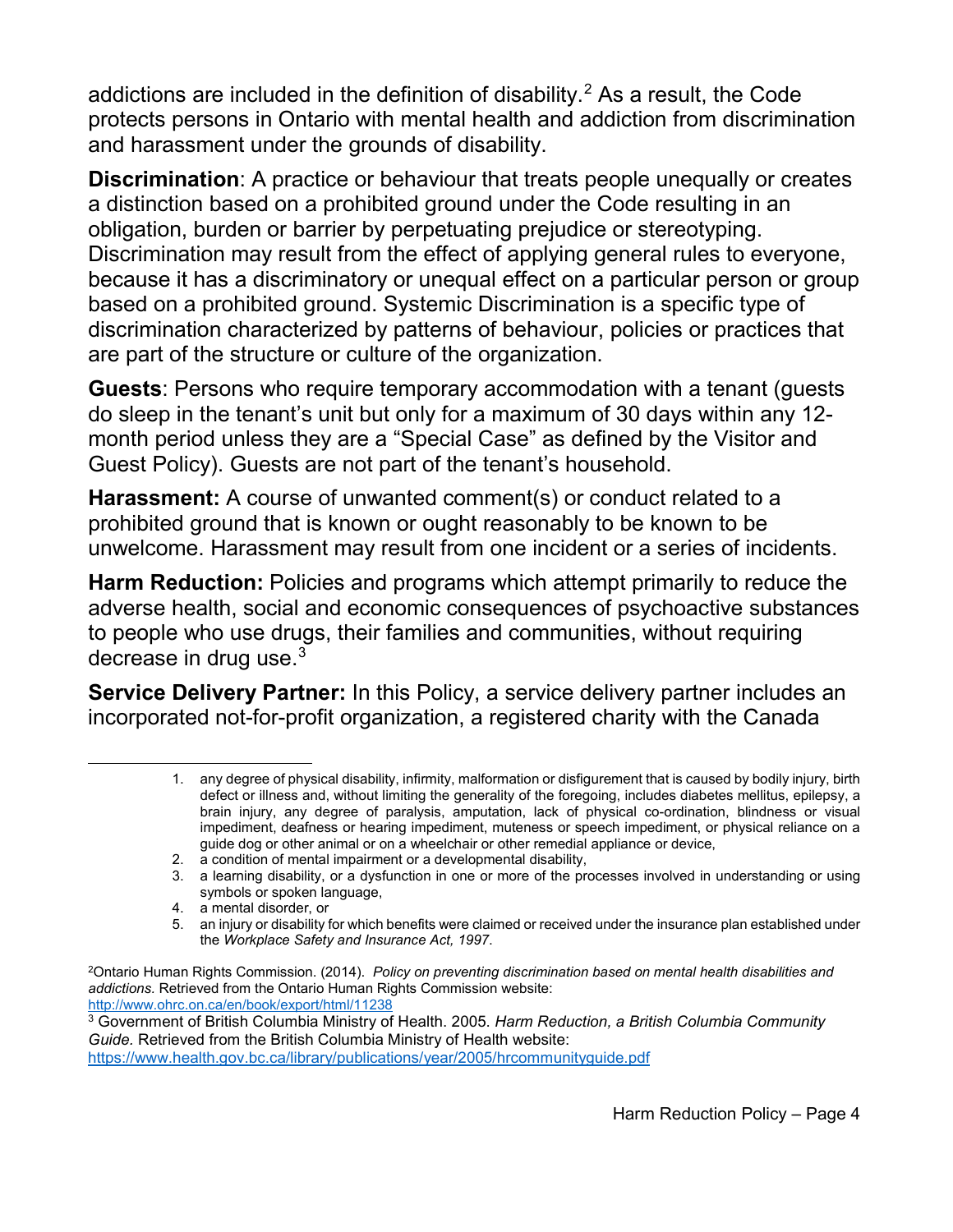Revenue Agency, a healthcare service provider as defined by the *Regulated Health Professions Act*, 1991, SO 1991, c 18, or a City of Toronto department or subsidiary.

 **Substance Use:** Refers to the consumption of alcohol, cannabis, opioids or other drugs.<sup>4</sup>

**Tenant**: For the purpose of this policy, the term "tenant" includes all individuals living lawfully in a Toronto Community Housing household. Both Tenants and Occupants are defined by Toronto Community Housing's *Addition to Household Composition Directive and Visitor and Guest Policy*.

 **Visitors:** Persons who visit a tenant and do not require temporary accommodation with the tenant (visitors do not sleep in the tenant's unit). Visitors are not part of the tenant's household.

**Volunteers:** any individual who works for or on behalf of Toronto Community Housing on an unpaid basis, or for nominal consideration, including, but not limited to, volunteers, tenant representatives, interns, and students.

## **5. Policy Details**

#### **5.1 Drug Use and Eviction**

 drugs and does not evict tenants for drug use. Toronto Community Housing does not discriminate against tenants who use

 Toronto Community Housing may pursue an eviction for cause against a tenant engaged in drug use when one or more of the following grounds for eviction, identified in the *Residential Tenancies Act* (RTA), is also present:

 **other rights, interests or privileges:** The conduct of the tenant, residential complex by the tenant is such that it substantially interferes with the reasonable enjoyment of the residential complex • **Substantial interference with reasonable enjoyment or with**  another occupant of the rental unit or a person permitted in the for all usual purposes by the landlord or another tenant or substantially interferes with another lawful right, privilege or interest of the landlord or another tenant.

 $\overline{a}$  4 Public Health Ontario Agency for Health Promotion and Protection. 2020. *Substance Use*. Retrieved from: <https://www.publichealthontario.ca/en/health-topics/health-promotion/substance-use>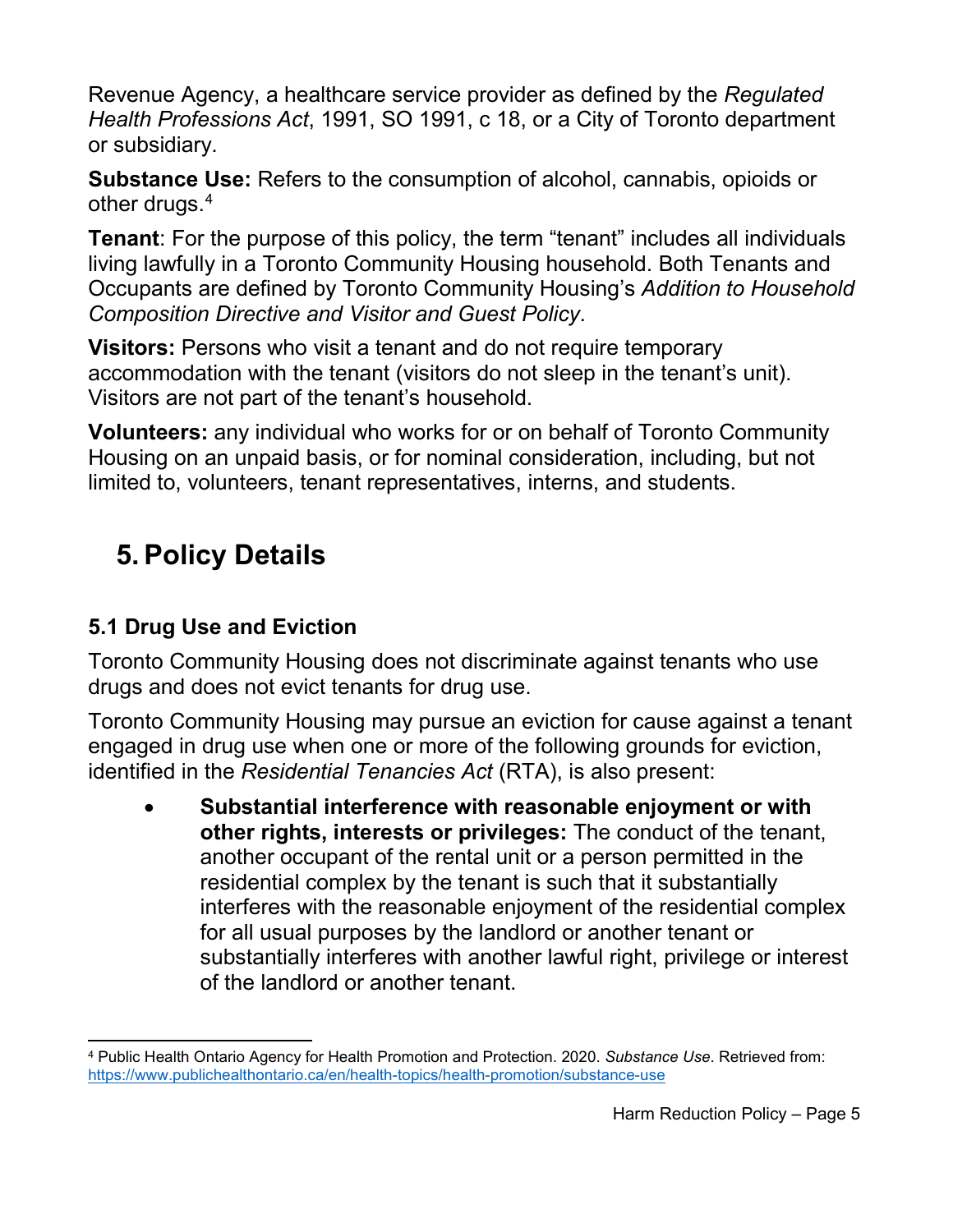- occupation or permits a person to do so in the rental unit or the context, it must be serious in that it has the potential to affect the **Illegal act:** The tenant or another occupant of the rental unit commits an illegal act or carries on an illegal trade, business or residential complex. For an act to be considered 'illegal' in this character of the premises or to disturb the reasonable enjoyment of the landlord or other tenants.
- • **Impairment of safety:** An act or omission of the tenant, another complex by the tenant that seriously impairs or has seriously impaired the safety of any person and that act or omission occurs in the residential complex. occupant of the rental unit or a person permitted in the residential

 specific circumstances of a tenant's situation and employ a problem-solving the tenant to correct the problem and where appropriate, negotiated agreements to preserve the tenancy. Toronto Community Housing may also or difficulties maintaining a successful tenancy. Toronto Community Housing employs a balanced approach when assessing whether to pursue an eviction for cause, as articulated in its Evictions for Cause Policy. Specifically, Toronto Community Housing will consider the approach, which may include alternate resolution methods, opportunities for facilitate separate third-party support services when a tenant faces barriers

Eviction is pursued when:

- • Despite all efforts to resolve the problem, the behaviour at issue continues to negatively impact tenants, staff or the community and recognized by the RTA; or constitutes one of the above-mentioned grounds for eviction,
- The behaviour is of a severity that immediate action is required, which generally involves a serious impairment of safety or serious criminal activity.

 Toronto Community Housing is committed to ensuring that individual rights under the Code are upheld and that all tenants can live together in strong, safe, and healthy communities.

#### **5.2 Protection from Harassment / Discrimination**

In accordance with Toronto Community Housing's *Human Rights, Harassment and Fair Access Policy*, Toronto Community Housing will not tolerate, ignore or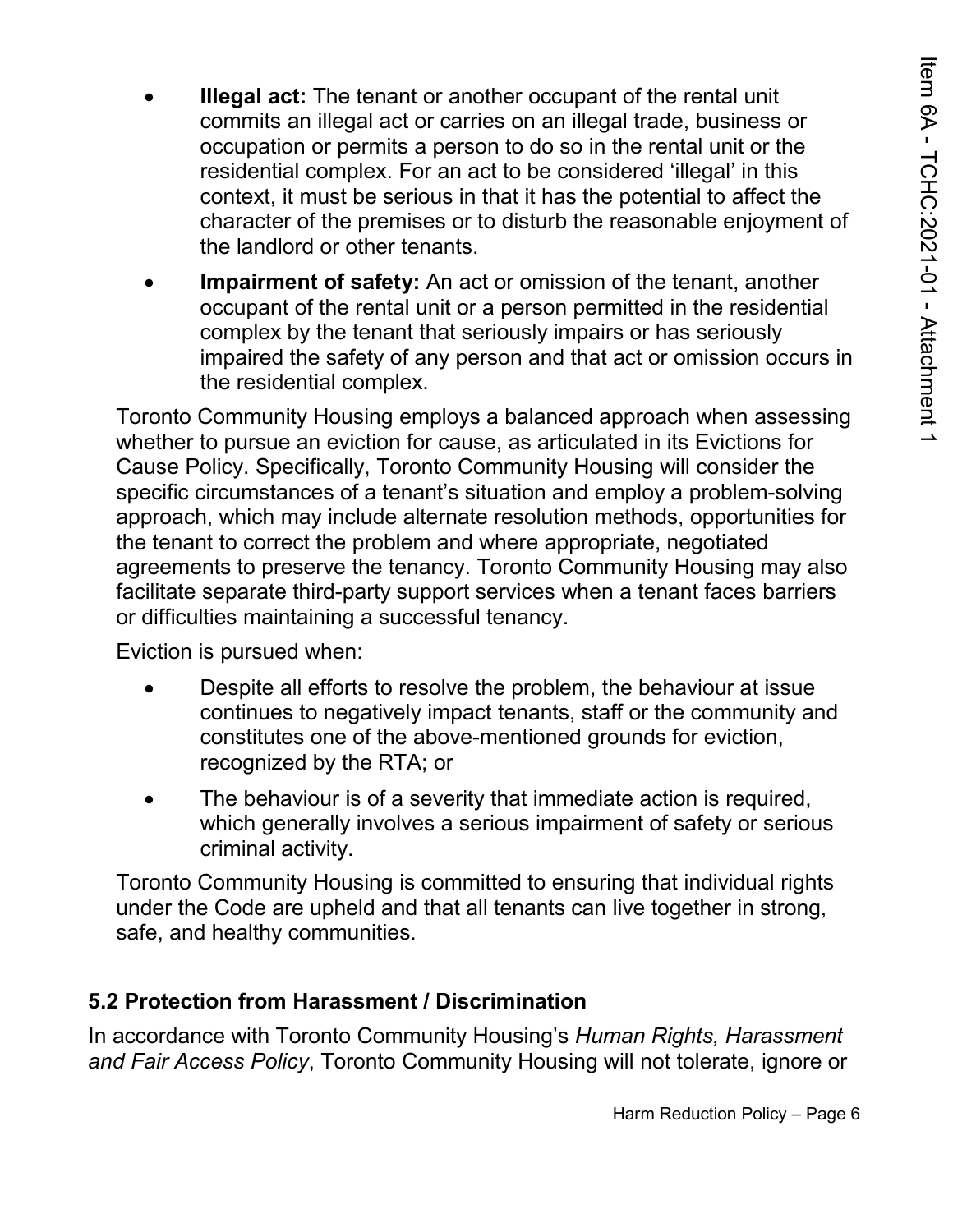from harassment and discrimination and a right to equal treatment. Toronto Community Housing is committed to delivering services in a manner that policies and programs are summarized below and the substantive details of condone any form of discrimination, harassment or hate activity on Toronto Community Housing property. Under the Code*,* everyone has a right to be free respects the dignity, self-worth and human rights of every person. Relevant those policies and programs can be found in the documents themselves.

- Accessible Customer Service Policy: Outlines our commitment to provide customer service that is inclusive, barrier free and meets the unique needs of persons with disabilities, pursuant to the *Accessibility Standards for Customer Service (ASCS)* created under the *Accessibility for Ontarians with Disabilities Act*, 2005.
- Human Rights, Harassment & Fair Access Policy: Includes proactive measures to eliminate harassment and discrimination in accommodation, employment, delivery of services, and in all other contract arrangements. It reflects the requirements of the Code and policies established by the City of Toronto.
- **Tenant Complaints Process: Ensures that tenant complaints are** heard, the facts of the complaints are established, and where required, remedial actions are taken. One of the primary objectives of this process is to outline a simple process which is accessible to all.

#### **5.3 Harm Reduction Program Delivery in Toronto Community Housing Communities**

 Toronto Community Housing is committed to working with service delivery partners to deliver harm reduction programs and services to its tenants.

- 5.3.1 Toronto Community Housing will support the delivery of harm reduction services and drop-in programs in identified buildings provided that service delivery partners:
	- **have a valid Use of Space Agreement in place, in accordance** with the Toronto Community Housing *Use of Space Policy;*
	- **hold a building meeting prior to the commencement of**  program information and harm reduction education that may programming to share relevant communication materials, address questions from tenants; and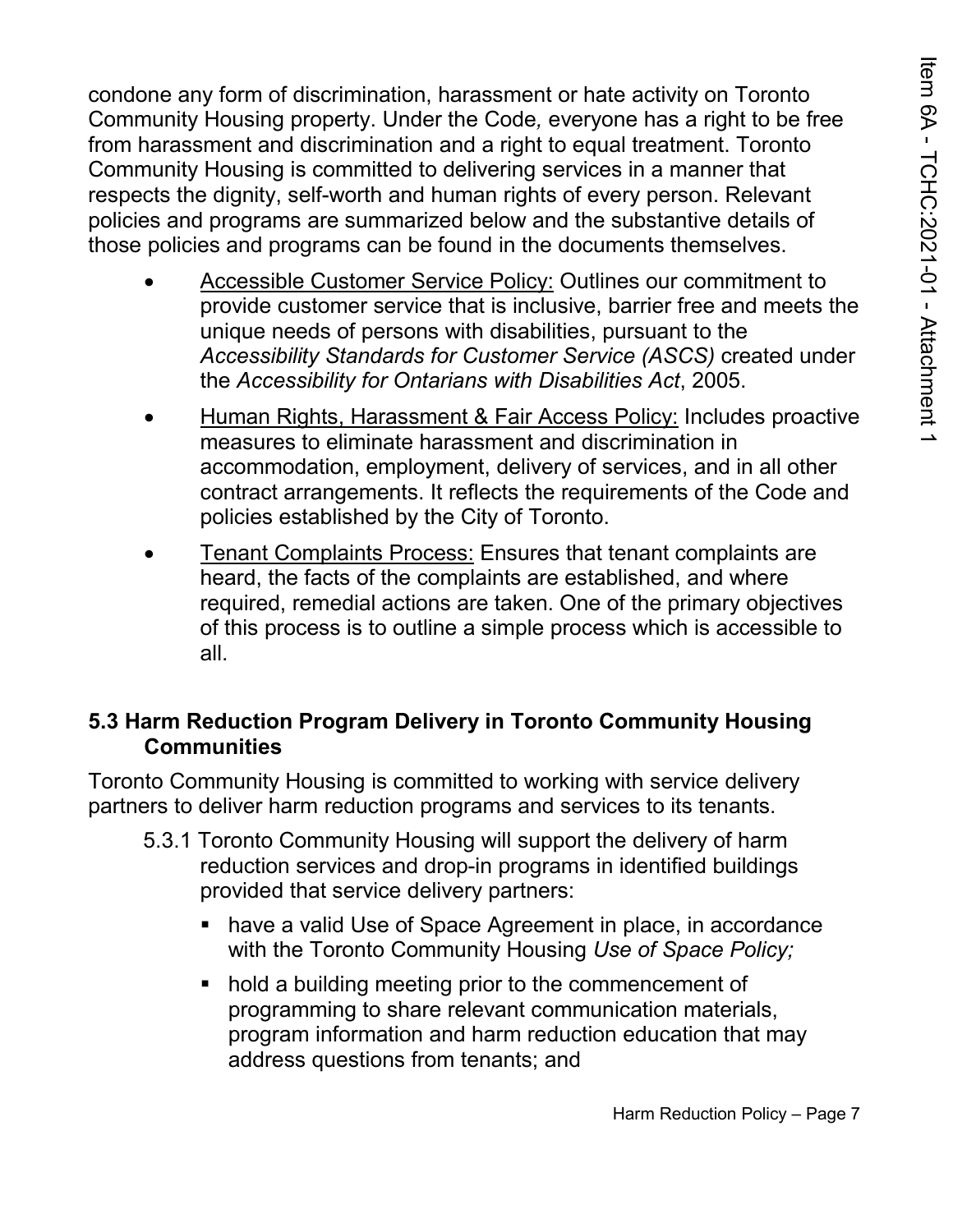- **Perohibit the use of equipment or paraphernalia related to drug**  Facilities, or around the Complex, as defined in the Toronto use in or around the Licensed Area, Common Areas and Community Housing *Use of Space Policy.*
- 5.3.2 Service delivery partners are not permitted to:
	- **properate supervised consumption services;**
	- **Perovide tenant participants with honorariums to operate** services within units; and / or
	- seek to provide services to non-Toronto Community Housing tenants.
- 5.3.3 Toronto Community Housing recognizes that effective harm unit. Toronto Community Housing will not prohibit or prevent service as a means to solicit further clientele from Toronto Community reduction services may require service delivery partners to deliver services to a client directly within their Toronto Community Housing delivery partners from accessing clients residing within Toronto Community Housing buildings provided that service delivery partners follow standard safety protocols and do not use unit visits Housing tenants, guests, or visitors.
- is an effective harm reduction tool that has demonstrated positive models and will not prohibit tenants from serving as peer-support 5.3.4 Toronto Community Housing recognizes that a peer-support model outcomes and can foster positive social interactions with community. Toronto Community Housing supports the use of peer-support provided that peer-support services do not interfere with the safety or reasonable enjoyment of other tenants.

#### **5.4 Supports for Policy Implementation**

 5.4.1 Staff Training: Toronto Community Housing will support any staff who wish to voluntarily register for trainings related to overdose prevention and response, and the use of naloxone by providing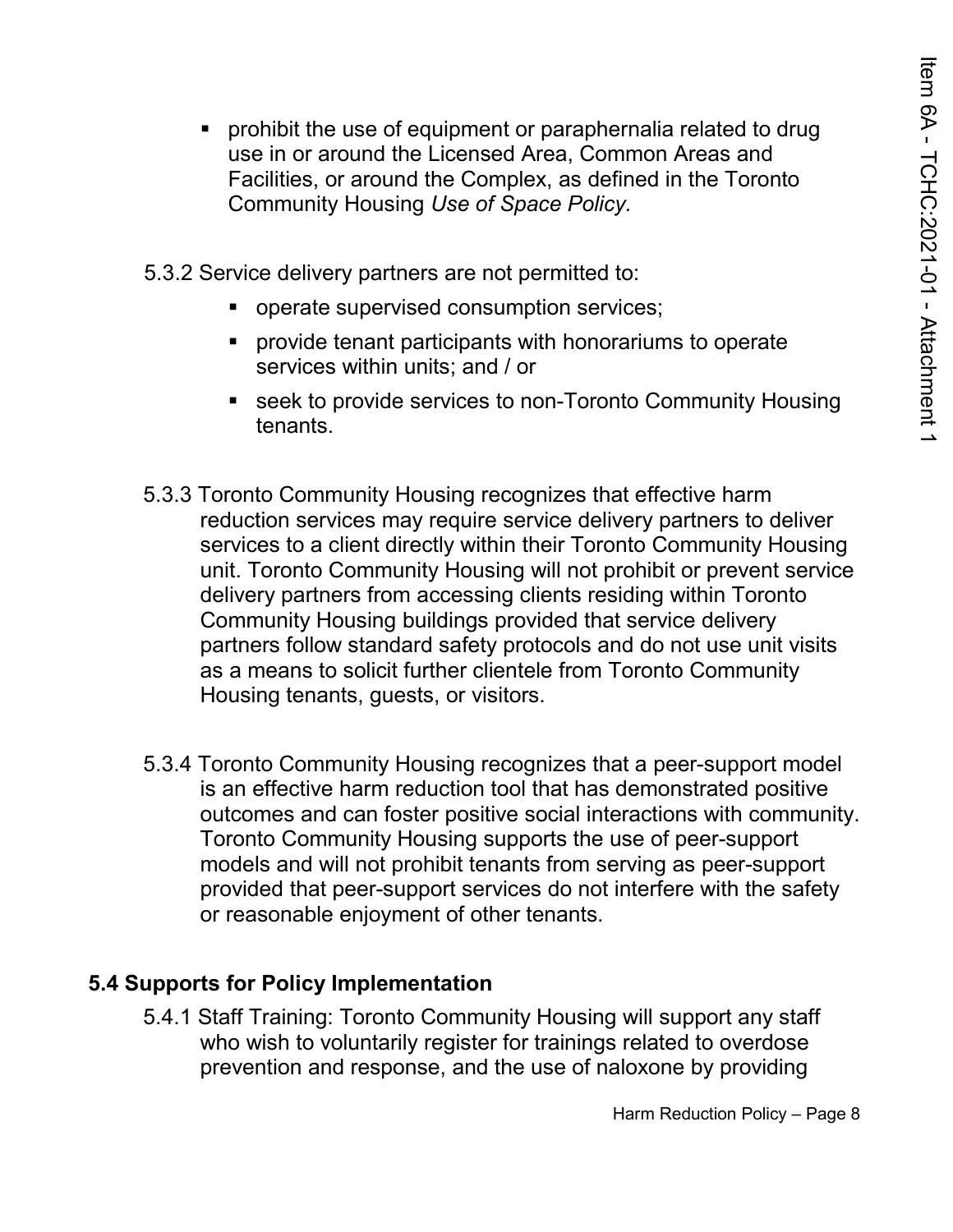necessary, paid leave to complete training, and covering registration costs associated with training.

- 5.4.2 Toronto Community Housing positions with a first aid training requirement under Toronto Community Housing's First Aid Program will be required to complete additional training components in:
	- First Aid for Opioid Overdose with or without Naloxone
	- Opioids, types of Fentanyl, toxicity
	- Sign and symptoms of overdose, methods of exposure
	- Scene safety, assessment and action
	- Naloxone/Narcan, indications for use, use of Narcan nasal sprays
	- Steps for responding to an overdose with Naloxone available
	- Steps for responding to an overdose without Naloxone

 The training will be appropriate to the duties of the person being kept of the dates of the training and the number of individuals trained and will be provided as soon as practicable. A record will be trained.

#### **5.5 Tenant & Staff Engagement:**

- reduction for both staff and tenants who wish to receive it. 5.5.1 Toronto Community Housing will support service delivery partners in their efforts to deliver education and awareness training on harm
- lived experience of substance use in the development of the above with lived experience, tenant councils, resident advocacy groups, any other Toronto Community Housing policies related to harm 5.5.2 Toronto Community Housing will consult and work with tenants with policies, plans, and programs. Toronto Community Housing will consult with appropriate stakeholders, which may include tenants experts in the field of harm reduction, and Toronto Community Housing staff when undertaking formal reviews of this policy and reduction.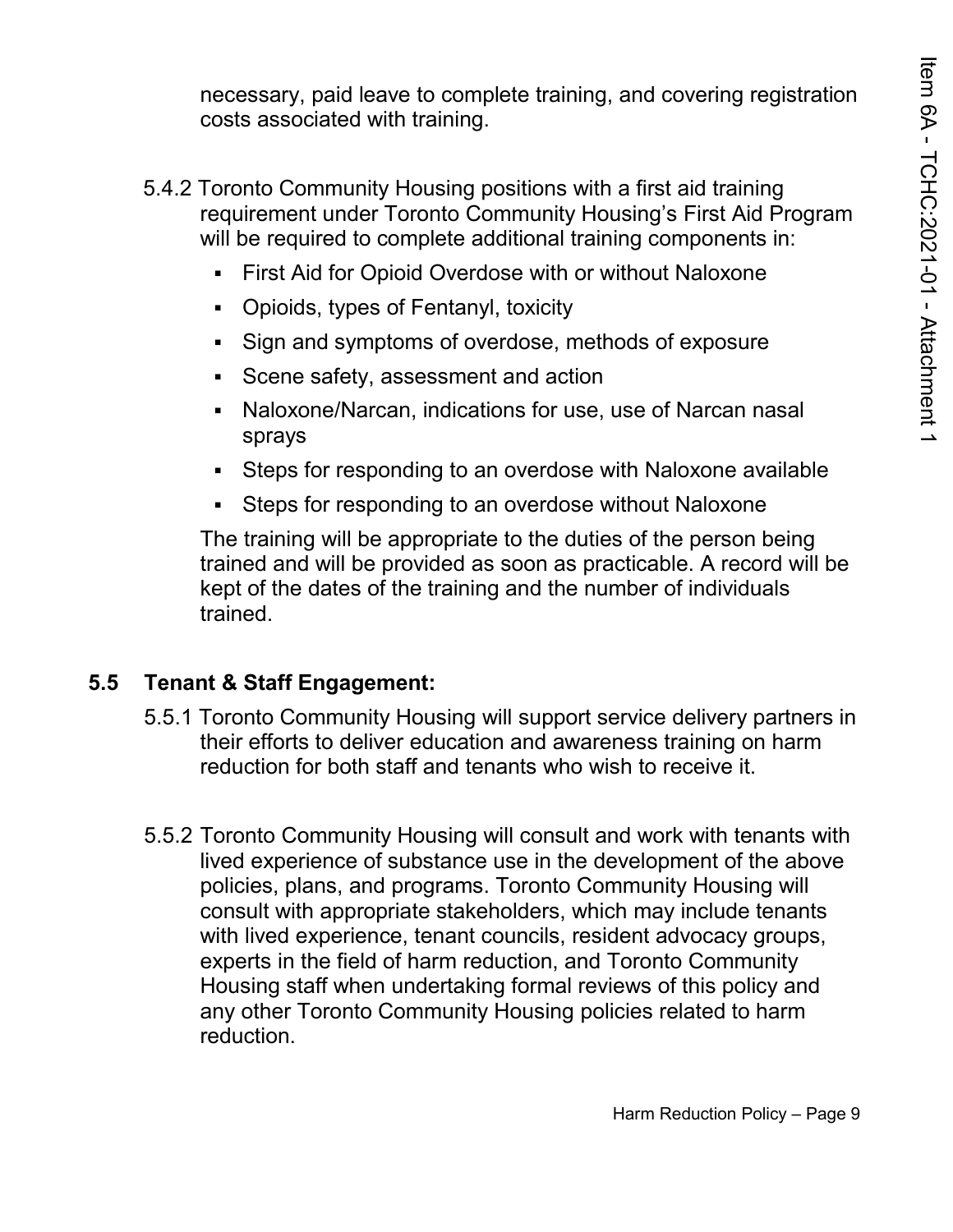#### 5.6 **Harm Reduction Supplies and Naloxone:**

- 5.6.1 While Toronto Community Housing does not provide or require staff to carry naloxone kits, Toronto Community Housing does not prohibit staff from personally obtaining, carrying, and or using a naloxone kit, if they choose to do so.
- partners to identify appropriate supply and distribution options. 5.6.2 Toronto Community Housing will strive to make naloxone nasal spray more easily available in Toronto Community Housing communities, and will work with the City of Toronto and healthcare

#### 5.7 **Sharps Disposal**

 Toronto Community Housing will work with the City of Toronto to ensure that the safe disposal of sharps is included in waste disposal and collection processes including needles, syringes, injectors (i.e. insulin delivery device) and pre-filled pens, as household hazardous waste.

- Staff will be trained on the safe handling of sharps and needlestick injury prevention.
- Relevant education materials will be provided to tenants.
- with the City of Toronto and additional service delivery partners to • Where deemed necessary, Toronto Community Housing will work facilitate the installation of sharps containers in common spaces.

### **6. Compliance and Monitoring**

Toronto Community Housing will:

- develop and maintain procedures to assist staff in interpreting and applying this Policy;
- ensure clear documentation practices are in place;
- reducing incidents and behaviours that negatively impact the health of communities; and, • monitor the effectiveness of this Policy in responding to and
- provide reports to the Board on activities within this Policy as required.